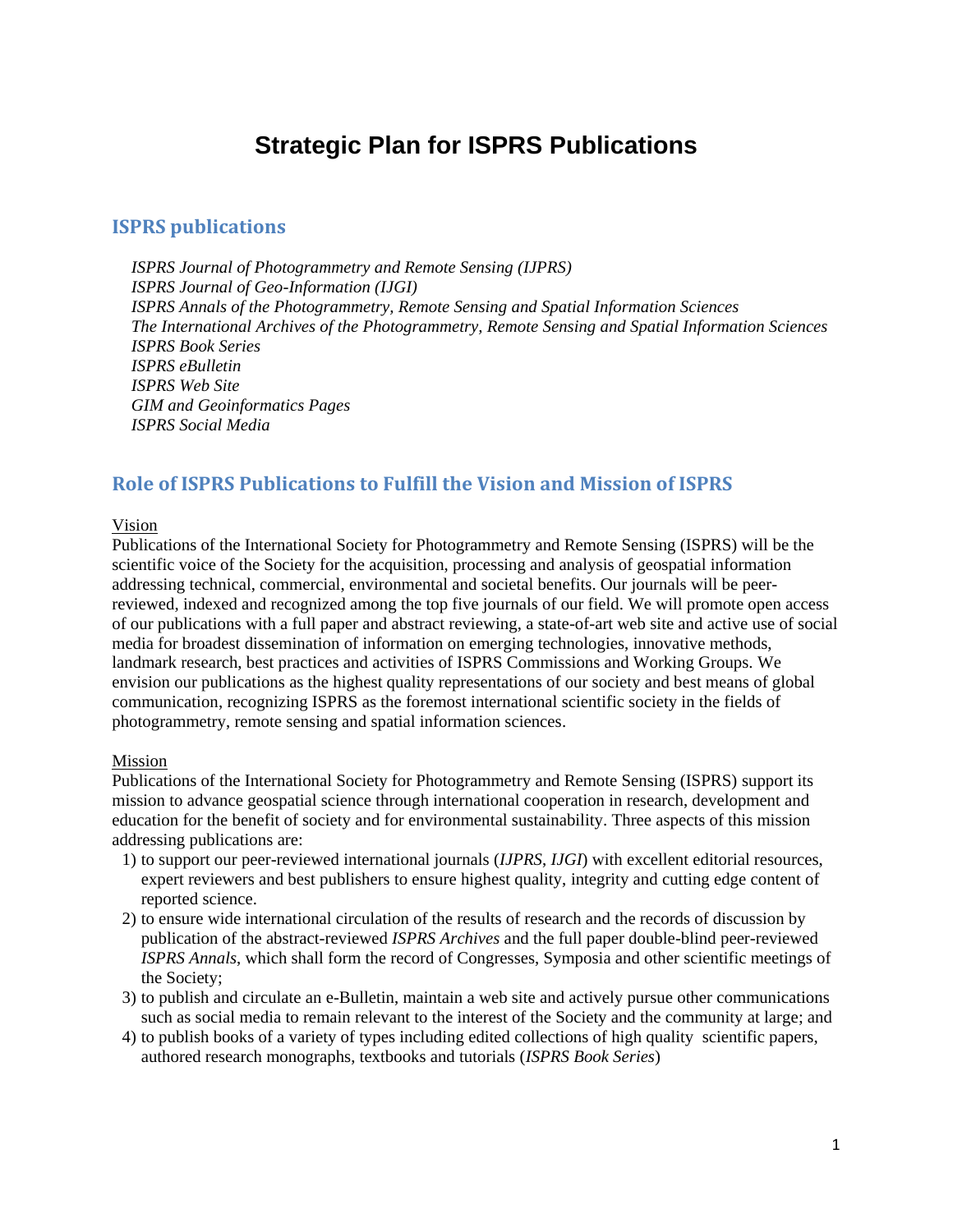## **Implementing the Vision – Ongoing Functions and Actions**

Promote excellence in quality of the flagship peer-review journal of ISPRS, the *ISPRS Journal of Photogrammetry and Remote Sensing (IJPRS)*

- Aim to top the Thompson Reuters Remote Sensing league table by 2020.
- Support the *IJPRS* Editors-in-Chief (EiC) to ensure the selection of manuscripts of the highest international scientific quality through optimal management of Associate Editors, liaison with the chosen publisher and close communication with Commission Presidents.
- Support an adequate number of *IJPRS* Associate Editors (AEs) to ensure the highest quality of manuscript review in terms of scientific content, presentation and timeliness of processing from submission to publication.
- Provide opportunities for Commission Presidents and other interested individuals to be Guest Editors of special issues focussed on critical, emerging and beneficial scientific topics.
- Provide global access to IJPRS articles through hybrid publication of the journal, with close monitoring of the rapidly developing open access market.
- Provide benefits to ISPRS Sustaining Members through the opportunity for Journal/Web advertising.
- Encourage a geographic diversity of submissions without compromising the quality of the journal, e.g. through special issues with focus on underrepresented areas such as Eastern Europe, Africa and South America, in order to the enhance readership and contribution to society worldwide.

Promote excellence in quality of the open-access, peer-review journal of ISPRS, the *ISPRS Journal of Geo-Information (IJGI)*

- Ensure high quality publications in *IJGI* to promote citations, reviews and database indexing leading to an Impact Factor above 3.0 and high ranking among geospatial journals.
- Support IJGI Editor-in-Chief (EiC) to allow excellence in selection of manuscripts of the highest quality and best scientific information, liaison with publisher and close communication with Commission Presidents.
- Provide opportunities for Commission presidents and other interested individuals to be Guest Editors of special issues focussed on critical, emerging and beneficial scientific topics with special emphasis on spatial information science.
- Develop a competitive pricing strategy for authors to maintain societal interest and ability to publish in the open-access *IJGI*.
- Provide authors of developing regions with financial assistance to assist with author costs of publications associated with the online, open access publication format.
- Provide benefits to ISPRS Sustaining Members through Journal/Web advertising.
- Encourage a geographic diversity of submissions without compromising the quality of the journal, e.g. through special issues with focus on underrepresented areas such as Eastern Europe, Africa and South America, in order to enhance the readership and contribution to society worldwide.

Ensure global circulation and access of research results presented at Congresses, Symposia and other scientific meetings of the Society in the peer-reviewed proceedings: *ISPRS Annals of the Photogrammetry, Remote Sensing and Spatial Information Sciences*

- Promote indexing of the *ISPRS Annals*.
- Provide assistance to Commission Presidents to allow excellence in selection of manuscripts of the highest quality and best scientific content through a full paper double-blind review process.
- Promote wide access to the Annals through online, open access on the ISPRS website.
- Provide benefits to ISPRS Sustaining Members through Journal/Web advertising.